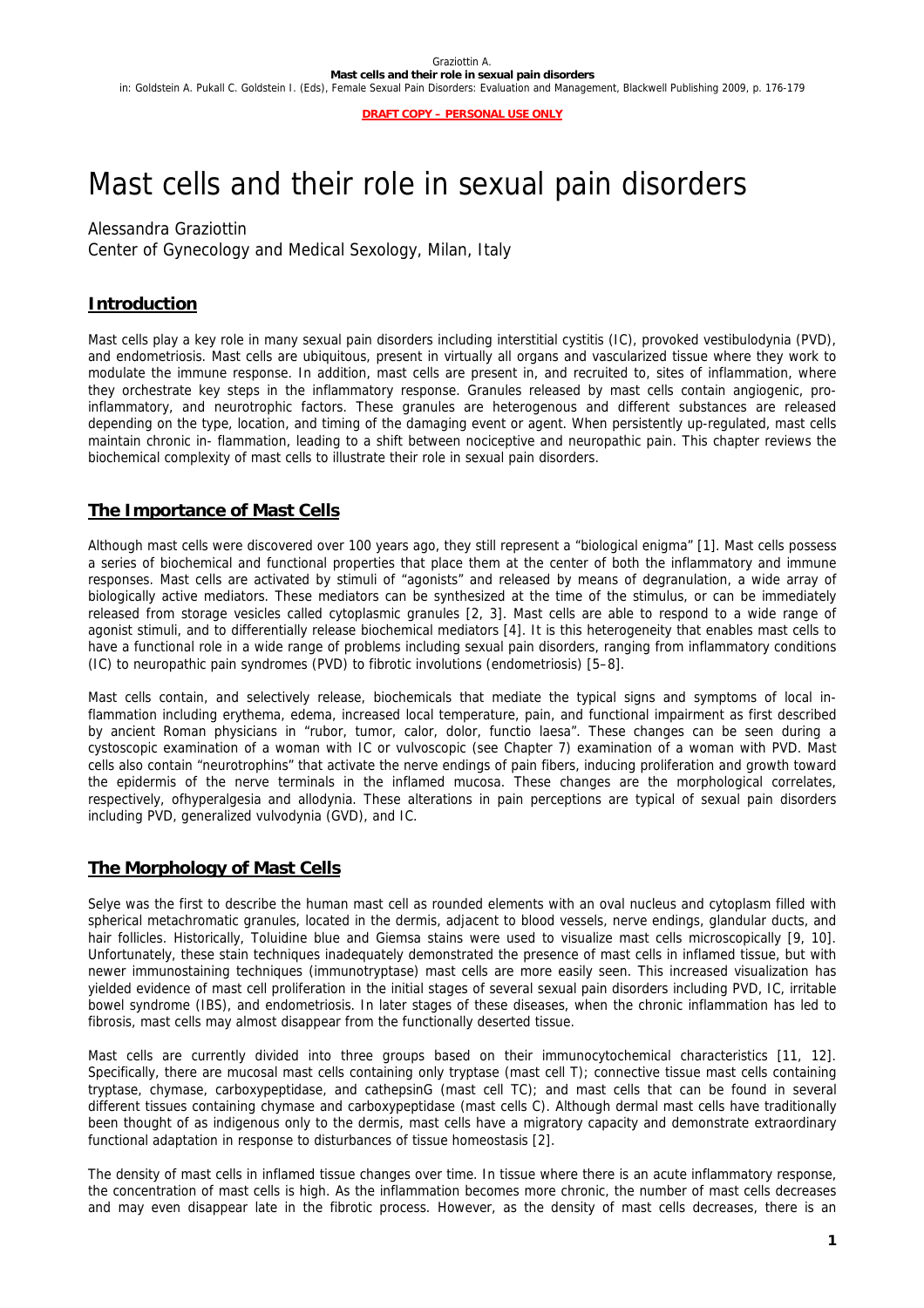#### Graziottin A. **Mast cells and their role in sexual pain disorders**

in: Goldstein A. Pukall C. Goldstein I. (Eds), Female Sexual Pain Disorders: Evaluation and Management, Blackwell Publishing 2009, p. 176-179

#### **DRAFT COPY – PERSONAL USE ONLY**

increase in neuronal proliferation. At this late stage of the inflammatory process, neuropathic symptoms, such as spontaneous hyperalgesia, become prominent.

## **Functional Role of Mast Cells**

Dermal mast cells, which are strategically located between vessels and nerves, are directly stimulated by immunological signals from cytokines, immunoglobulin E, complement fractions, and neuropeptides [2, 13–15]. These activated dermal mast cells play several crucial roles in mediating the inflammatory responses discussed below:

**(a) Neurogenic inflammation:** Neuropeptide nerve growth factor (NGF), calcitonin gene-related peptide (CGRP), and somatostatin are released by stimulated or damaged dermo-epidermal nerve endings. These neuropeptides activate local mast cells, causing degranulation [14]. In addition, physical, chemical, or mechanical stimuli also act to trigger mast cell degranulation [16, 17]. Once released from the mast cells, cytokines, growth factors, vasoactive amines, and proteolytic enzymes influence the surrounding cellular elements, thereby coordinating the biological response to tissue injury with both defensive and reparative effects.

**(b) The mast cell–mediated vascular response:** Mast cells that adhere to the walls of blood vessels are part of a vascular control system responsible for constantly monitoring microcirculatory homeostasis [18]. Through the release of vasoactive mediators such as histamine, protease, tumor necrosis factor (TNF), and metabolites of arachidonic acid, mast cells induce vasodilation and increase vascular permeability, leading to tissue edema and erythema [19, 20].

**(c) The mast cell–directed inflammatory response:** As the inflammatory process develops, mast cells play a crucial role in the recruitment of circulating leukocytes, neutrophils, basophils, and eosinophils to the area of injury [21]. Specifically, mast cells release TNF, leukotrienes, proteases, and cytokines (especially interleuken-8) that mediate leukocyte marginalization and migration [22]. These leukocytes, along with resident macrophages, perform specific defence functions including phagocytosis and debridement.

**(d) The mastcell–mediated neurogenic response:** Local innervation is influenced by the functional state of the mast cell [23]. Specifically, NGF released by mast cells causes a reduction in the nociceptive threshold. This is the key mechanism responsible for the hyperalgesia in sexual pain disorders [24–26].

**(e) Mast cell–mediated neovascularization and reepithelialization:** Mast cells coordinate neovascularization in injured tissue by influencing the regrowth potential of endothelial cells. Specifically, histamine, heparin, TNF, interleuken-6, interleuken-8, platelet derived growth factor, vascular endothelial derived growth factor, transforming growth factorbeta, and fibroblast growth factor represent the "angiogenic pool" rapidly released by activated mast cells by means of degranulation. This angiogenic pool modulates the various stages of new vessel formation [27–30]. In addition, mast cells also act to influence the re-epithelialization process by mediating keratinocyte migration and proliferation around the wound edges, leading to the formation of new epithelium [31, 32].

**(f) Mast cells role in scarring:** Mast cells play an essential role in initiating scar tissue formation by mediating the activity of fibroblasts. The mast cells release substances with specific fibroproliferative activity including histamine, interleuken-1, interleuken-4, NGF, tryptase, fibroblast growth factor, and transforming growth factor beta [33–38]. Therefore, mast cells possess the biological signals needed to stimulate chemotaxis, migration, phenotype differentiation, and biosynthetic activity of fibroblasts. In addition, there are gap junctions between fibroblasts and mast cells that enhance the functional synergy between these two cell types [27].

## **Clinical Significance of Mast Cells**

As shown above, mast cells show extraordinary complexity and heterogeneity in the content of their granules. More importantly, they are able to selectivity release different granules depending on the stage of the inflammatory process, the site of tissue damage, and the response of the other cells participating to the inflammatory process. Disinhibition of the inflammatory process and/or persistence of inflammatory stimulimay alter the healing process, maintaining an upregulation of the mast cell's response. This intensifies neurogenic inflammation and tissue damage, with two major consequences. First, there is progressive functional and anatomic damage associated with prominent tissue scarring, exemplified by the natural history of endometriosis. Second, there is up-regulation of nerve pain, with morphological and functional changes. This may contribute to the shift from the typical inflammatory response as seen in "early" PVD where mast cells are significantly increased in the vestibular mucosa, to "late" PVD where there is increased density of Cafferent nociceptors in the vestibular mucosa. In these later stages, pain shifts from nociceptive pain towards neuropathic pain.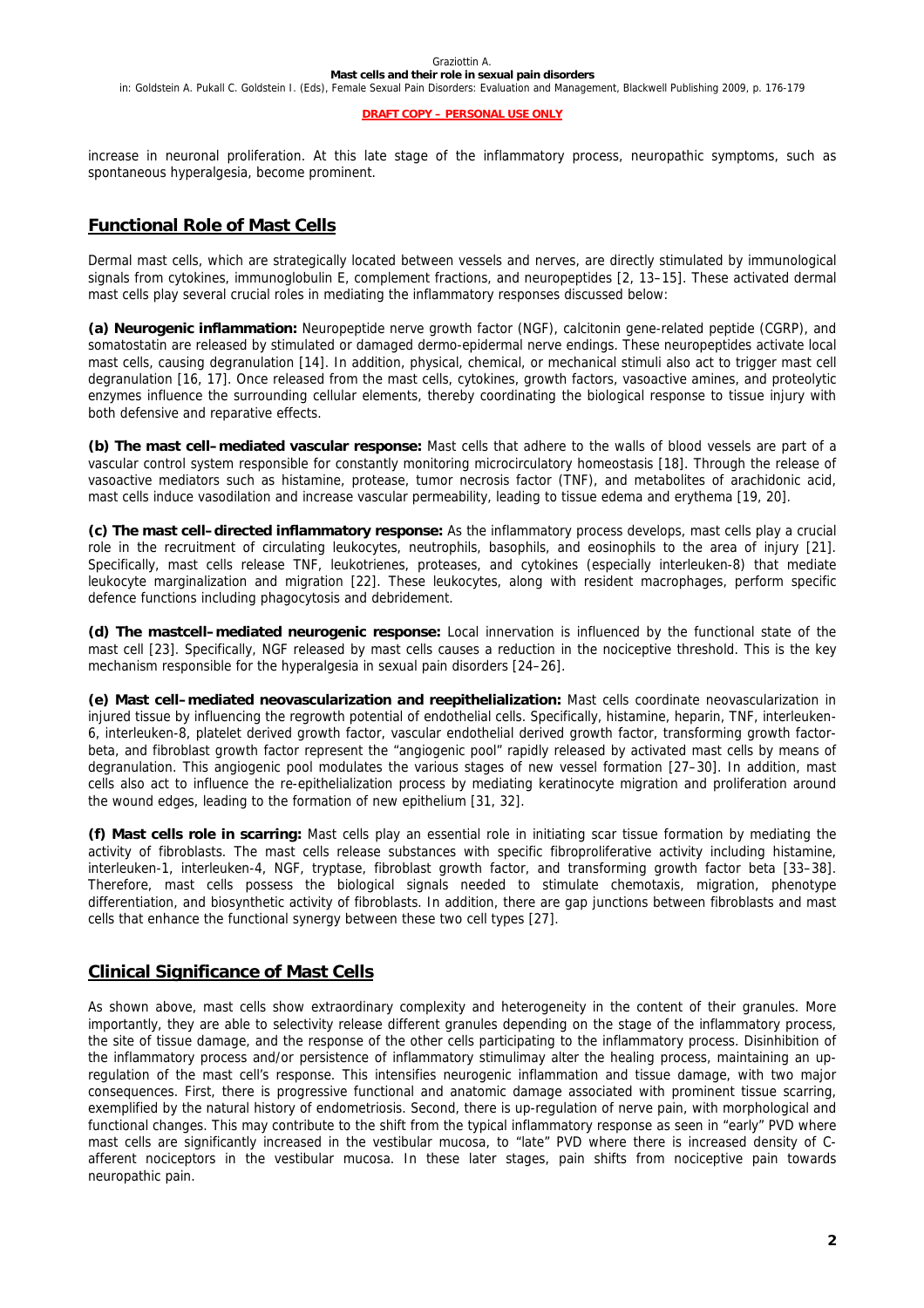in: Goldstein A. Pukall C. Goldstein I. (Eds), Female Sexual Pain Disorders: Evaluation and Management, Blackwell Publishing 2009, p. 176-179

#### **DRAFT COPY – PERSONAL USE ONLY**

#### **Conclusions**

Understanding the role of mast cells in the pathophysiology of local inflammation is critical if physicians hope to move from symptomatic, late interventions in conditions such as PVD to etiologically based multimodal treatments. Mast cells play a significant role as the sophisticated directors of the immune and inflammatory response; they can influence a positive or negative outcome, according to genetic, local, and contextual factors. Physicians can change the natural history of many inflammatory conditions that lead to chronic and aggressive pain disorders if they consider the critical role of mast cells and intervene in two ways: by reducing *agonist* stimuli that cause mast cell up-regulation and damaging degranulation, and by testing/using drugs that may act as *antagonist* modulators of mast cells, thereby reducing the release of inflammatory and neurotrophic substances [39].

#### **References**

**1)** Ehrlich P. (1879) Beitrage zur Kenntnis der granulierten Bindegewebszellen und der eosinophilen leukocyten. Archiv für Anatomie und Physiologie 3, 166-69.

**2)** Galli SJ. (1993) New concepts about the mast cell. The New England Journal of Medicine 328, 257-65.

**3)** Bradding P. (1996) Human mast cell cytokines. Clinical and Experimental Allergy 26, 13-19.

**4)** Theoharides C, Kempuraj D, Tagen M, Conti P, Kalogeromitros D. (2007) Differential release of mast cell mediators and the pathogenesis of inflammation. Immunological Reviews 217, 65-78.

**5)** Letourneau R, Sant GR, el-Mansoury M, Theoharides TC (1992) Activation of bladder mast cells in interstitial cystitis. International Journal of Tissue Reactions 14, 307-12.

**6)** Bornstein J, Goldschmid N, Sabo E. (2004) Hyperinnervation and mast cell activation may be used as histopathologic diagnostic criteria for vulvar vestibulitis. Gynecologic & Obstetric Investigation 58, 171-78.

**7)** Bornstein J, Cohen Y, Zarfati D, Sela S, Ophir E. (2008) Involvement of heparanase in the pathogenesis of localized vulvodynia. International Journal of Gynecological Pathology 27, 136-41.

**8)** Sugamata M, Ihara T, Uchiide I. (2005) Increase of activated mast cells in human endometriosis. American Journal of Reproductive Immunology 53, 120-25.

**9)** Enerback L. (1996) Mast cells in rat gastrointestinal mucosa. I. Effects of fixation. Acta Pathologica Microbiologica Scandinavica 66, 289-302.

**10)** Enerback L. (1996) Mast cells in rat gastrointestinal mucosa. II. Dye-binding and metachromatic properties. Acta Pathologica Microbiologica Scandinavica 66, 303-12.

**11)** Benyon RC, Lowman MA, Church MK. (1987) Human skin mast cells: their dispersion, purification, and secretory characterization. Journal of Immunology 138, 861-68.

**12)** Bienenstock J, Befus AD, Demburg JA. (1986) Mast cell heterogeneity. In: Befus AD, Bienenstock J, Demburg JA. (eds.) Mast Cell Differentiation and Heterogeneity. Raven Press,New York, pp. 391-402.

**13)** Bienenstock J,MacQueen G, Sestini P,Marshall JS, Stead RH, Perdue MH. (1991) Mast cell/nerve interactions in vitro and in vivo. American Review of Respiratory Diseases 143, S55-S58.

**14)** Williams RM, Bienenstock J, Stead RH. (1995) Mast cells: the neuroimmune connection. Chemical Immunology 61, 208-35.

**15)** Beaven MA, Baumgartner RA. (1996) Downstream signals initiated in mast cells by FceRI and other receptors. Current Opinion in Immunology 8, 766-72.

**16)** El Sayed SO, Dyson M. (1993) Responses of dermal mast cells to injury. Journal of Anatomy 182, 369-76.

**17)** Malaviya R, Morrison AR, Pentland AP. (1996) Histamine in human epidermal cells is induced by ultraviolet light injury. Journal of Investigative Dermatology 106, 785-89.

**18)** Waltner-Romen M, Falkensammer G, Rabl W, Wick G. (1998) A previously unrecognized site of local accumulation of mononuclear cells: the vascular-associated lymphoid tissue. The Journal of Histochemistry & Cytochemistry 46, 1347-50.

**19)** Valent P, Sillaber C, Baghestanian M, et al. (1998) What have mast cells to do with edema formation, the consecutive repair and fibrinolysis? International Archives on Allergy and Applied Immunology 115, 2-8.

**20)** Huang C, Sali A, Stevens RL. (1998) Regulation and function of mast cell proteases in inflammation. Journal of Clinical Immunology 18, 169-83.